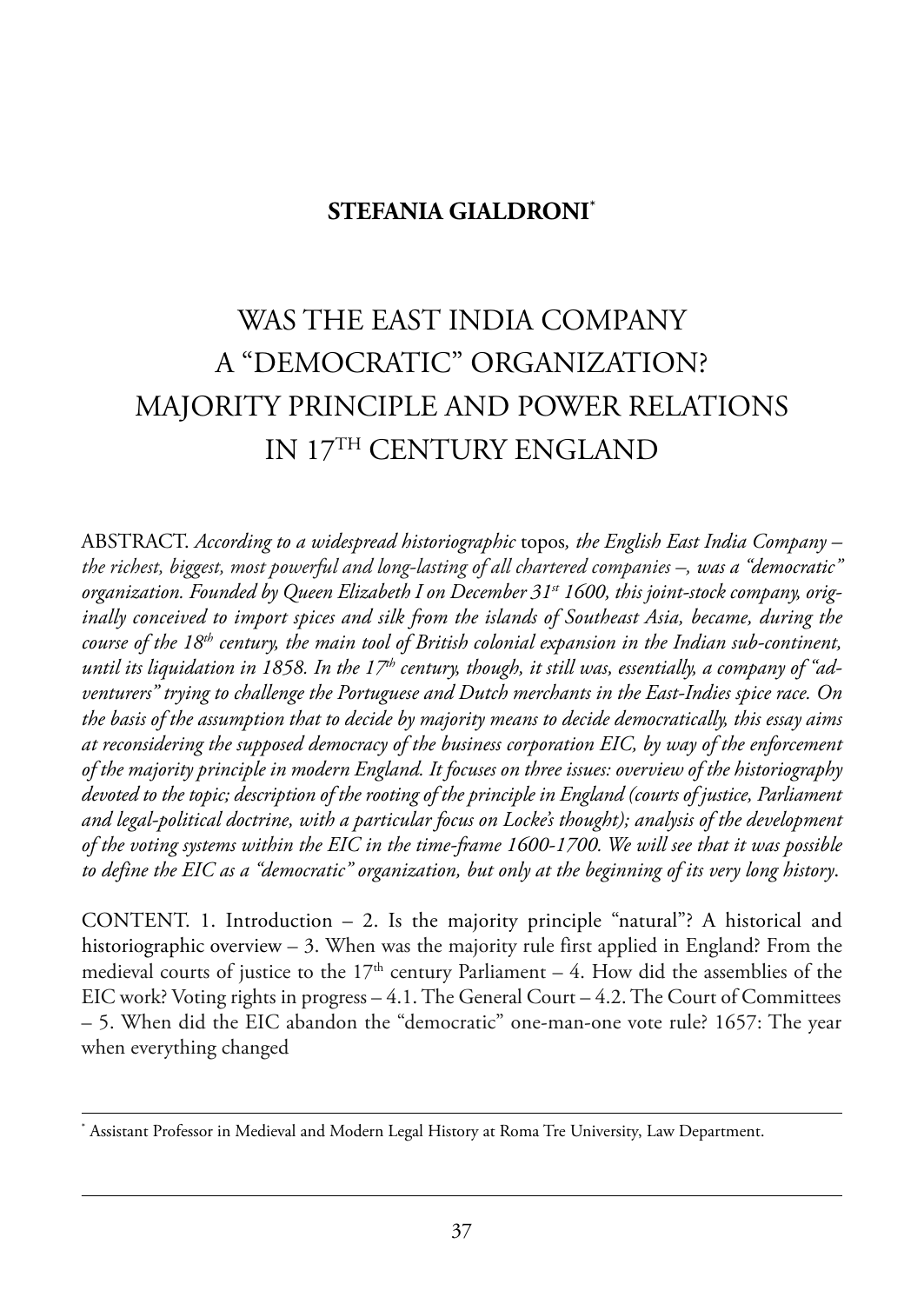#### *1. Introduction*

The East India Company was incorporated when it received its first royal charter from Queen Elizabeth I on December 31, 1600 under the name of "The Governor and Company of Merchants of London trading into the East-Indies", but is better known as the East India Company, or Honourable Company, or simply EIC.<sup>1</sup> This chartered company, originally conceived (especially) to import spices from the islands of Southeast Asia, became, during the course of the 18<sup>th</sup> century, the main tool of British colonial expansion in the Indian sub-continent. It retained this function until its liquidation in 1858, when the administration of india passed under the direct control of the Government of the United Kingdom.<sup>2</sup> We will focus on the  $17<sup>th</sup>$  century, when it still was, essentially, a company of "adventurers" trying to challenge the Portuguese and Dutch merchants in the East-Indies spice race.

The English business corporations of the Modern Era have been placed at the center of a debate on the establishment of democratic institutions, in the sense that it has been speculated that the development of "political democracy" in England was influenced by "economic democracy."<sup>3</sup> In particular, several scholars have agreed on the "democratic" nature of the richest, biggest, most powerful and long-lasting of all business corporations: the EIC.<sup>4</sup> Considering that it is a common assumption that to

<sup>1</sup> This paper is a revised and updated version of part of chap. V of my book on the EIC: S. GIALDRONI, *East India Company. Una storia giuridica (1600-1708)*, Bologna, 2011. For an overview of the EIC's history: J. KEAY, *The Honourable Company. A history of the English East India Company*, london, 1993 (1991); for an economic perspective: K.N. CHAUDHURI, *The trading world of Asia and the English East India Company*, 1660-1760, Cambridge, 1978; for a legal perspective, still fundamental: W.R. SCOTT, *The constitution and finance of English, Scottish and Irish joint-stock companies to 1720*, vols. I-III, Cambridge, 1910-1912; for a wider understanding of Eurasian trade in the Modern Era see the very recent: R. HARRIS, *Going the distance. Eurasian trade and the rise of business corporation*, *1400-1700*, Princeton/Oxford, 2020. All the 17<sup>th</sup> century royal charters of the EIC are available in print: J. SHAW, *Charters relating to the East India Company from 1600 to 1761*, madras, 1887.

<sup>2</sup> Government of india act of 1858 (21 & 22 Vict. C. 106).

<sup>3</sup> we will discuss in detail francesco Galgano's thesis: f. GalGano, *La forza del numero e la legge della ragione. Storia del principio di maggioranza*, Bologna, 2007, pp. 100 *et seq.*

<sup>4</sup> a. miGnoli, *Idee e problemi nell'evoluzione della "company" inglese,* in *Rivista delle società,* 1960, now in *La società per azioni. Problemi – letture – testimonianze*, milano, 2002, vol. i, pp. 13-64, pp. 16-19; r. harris, *The East India Company and the history of company law*, in E. Gepken-Jager-G. Van Solinge-L. Timmermann (eds.), *VOC 1602-2002. 400 years of company law*, deventer, 2005, pp. 217-247, p. 229; n. roBins, *The corporation that changed the world.*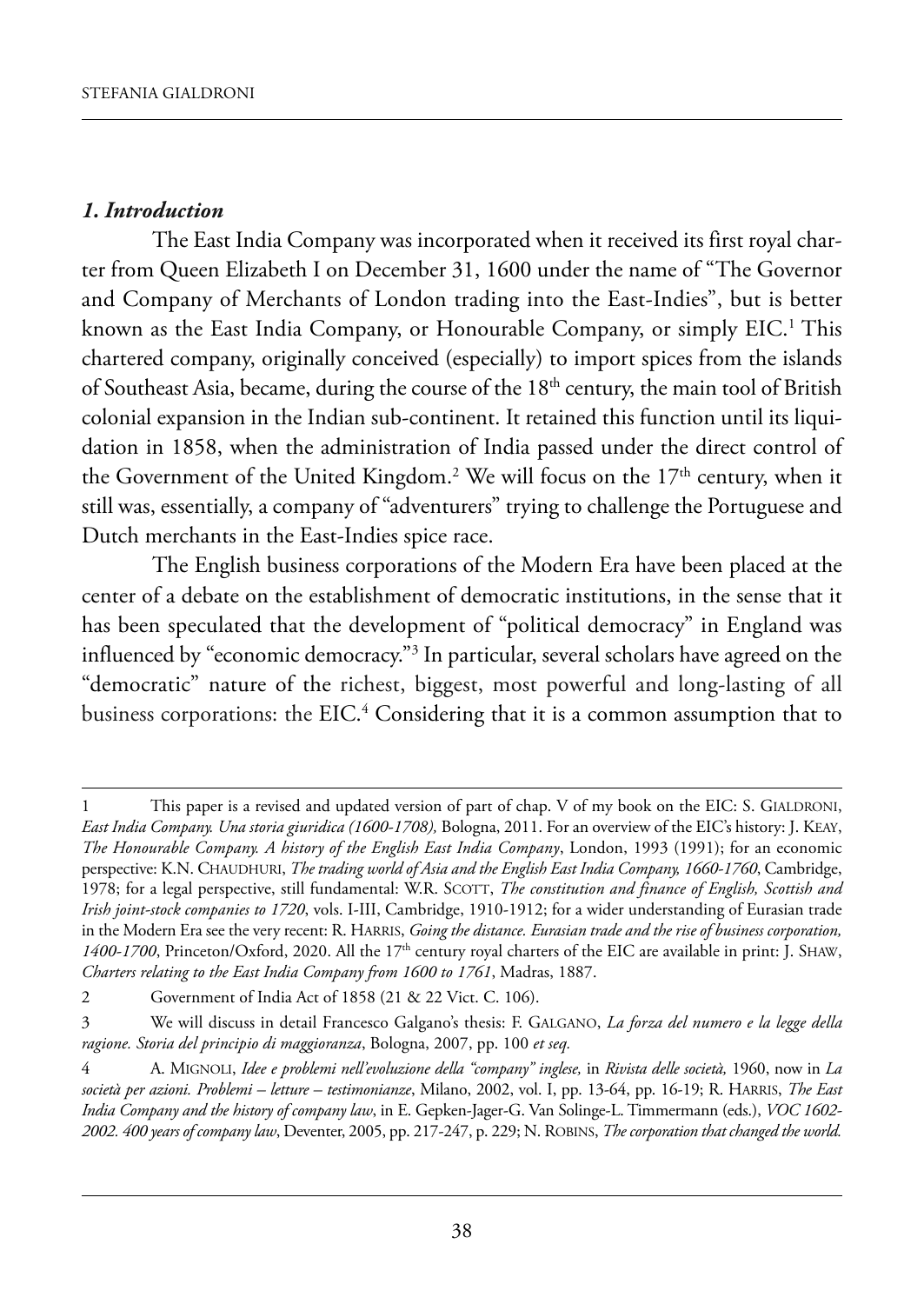decide by majority means to decide democratically,<sup>5</sup> the first thing to do in order to verify the supposed "democracy" of the EIC is to understand what the majority principle is and how it was applied in England up to the  $17<sup>th</sup>$  century. We will first provide an overview of the opinions of contemporary european and american scholars on the topic; we will then provide a description of the rooting of the principle in England, taking into account courts of justice, parliament and legal-political doctrine (with a particular focus on locke's thought); and finally, we will analyze the development of the voting systems within the EIC in the time-frame 1600-1700.

#### *2. Is the majority principle "natural"? A historical and historiographic overview*

speculation on the political role of majorities is probably as old as western political thought. in terms of legal-historical research on the issue, the majority principle was studied in depth by the Italian scholar Edoardo Ruffini, in 1920s' Italy.<sup>6</sup> Ruffini was one of the few university professors who refused to sign the oath of allegiance to the fascist government in 1931. according to his biography, it wasn't just chance that he decided to concentrate his research on majority rule at the same time as the fascist dictatorship in Italy was enjoying an unstoppable rise. Any reflection on the majority principle is, in fact, directly or indirectly, a reflection on the rules of democracy, in the broad sense of a «system, or organization in which everyone has equal rights and opportunities, and can help make decisions».7

The great value of Ruffini's monograph "Il principio maggioritario. Profilo storico",<sup>8</sup> relies on the fact that it retraces the historical evolution of the majority principle in different juridical systems across a very long time-frame: from ancient

*How the East India Company shaped the modern multinational*, london, 2006, p. 30; r. harris, *Going the distance*, 2020, pp. 304-305 (see also Harris' comparison with the Dutch VOC: pp. 318-323).

<sup>5</sup> see for example elias Berg's overview: e. BerG, *Democracy and the majority principle: A study of twelve contemporary political theories*, Göteborg, 1965; f. GalGano, *Principio di maggioranza*, *in Enciclopedia del diritto*, milano, 1986, vol. XXXV, p. 548.

<sup>6</sup> see for example: e. ruffini, *I sistemi di deliberazione collettiva nel medioevo italiano*, torino, 1927.

<sup>7</sup> *Cambridge Dictionary*, entry "Democracy": [<https://dictionary.cambridge.org/it/dizionario/inglese/](https://dictionary.cambridge.org/it/dizionario/inglese/democracy) [democracy>.](https://dictionary.cambridge.org/it/dizionario/inglese/democracy) Accessed 10 April 2020.

<sup>8</sup> E. RUFFINI, *Il principio maggioritario. Profilo storico*, Milano, 1976 (1927).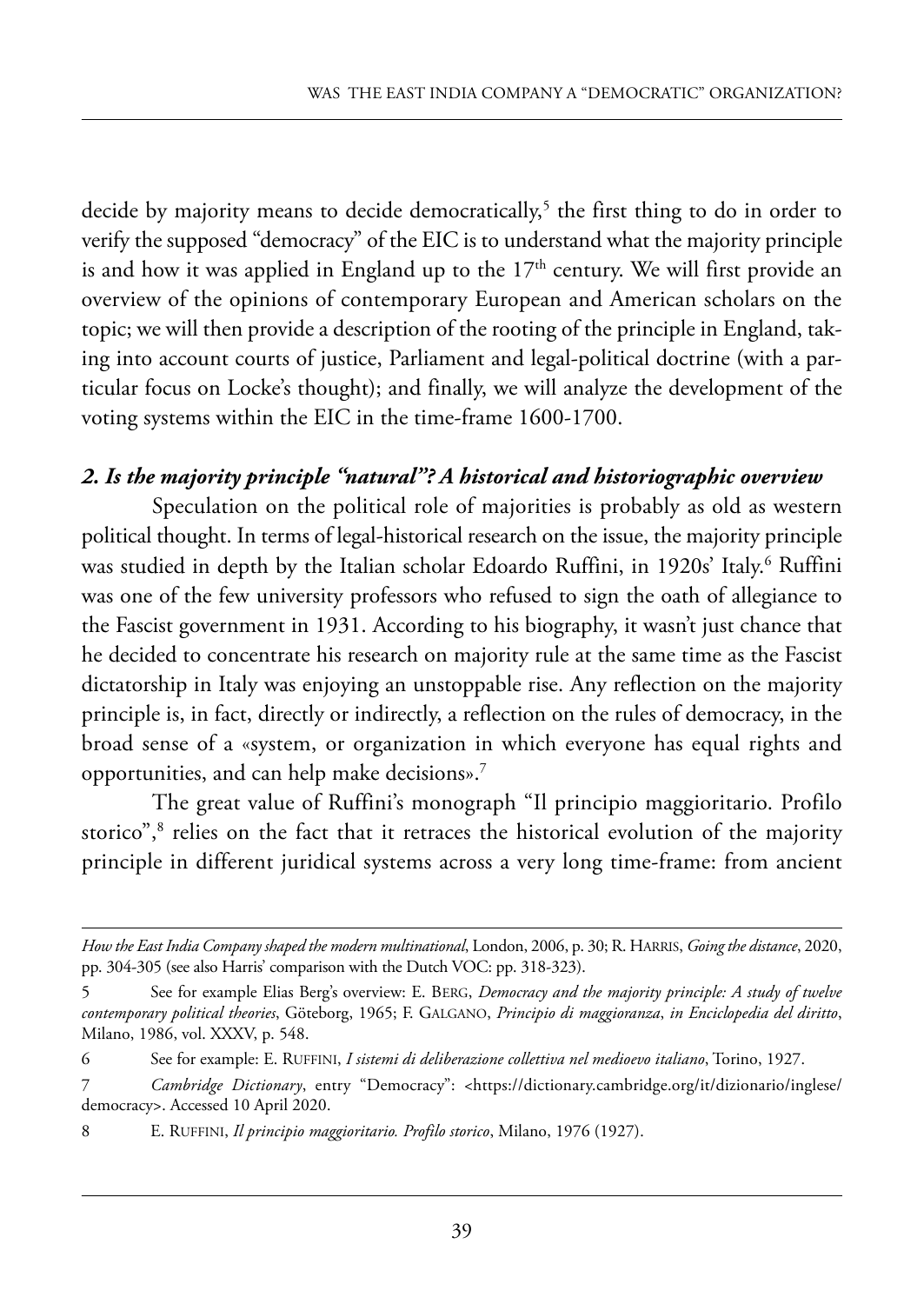Greece and Rome up to the international organizations of the  $20<sup>th</sup>$  century, via Church councils, medieval Italian city-states institutions and the natural law theories of the Modern Era. How to reach a collective will is not only a legal question, but also a political and philosophical one, as an ancient tradition, dating back to the Greek citystates in general and to Aristotle in particular, clearly demonstrates.<sup>9</sup> It comes as no surprise, therefore, that the most important natural law philosophers of the  $17<sup>th</sup>$  century, focusing on the social contract and its mechanisms, devoted close attention to the majority rule: Grotius and Pufendorf for example and, above all, John Locke.<sup>10</sup> According to Locke, the decision which marked the transition from state of nature to civil society was taken unanimously but, from that moment on, decisions started to be taken according to the majority rule. This means that the majority rule is one of the most important (if not *the* most important) objects of the contract but not a principle of natural law. this distinction is significant because one could easily be "tempted" to think that the fact that the will of the majority must bind the entire community is, in a certain sense, "natural."<sup>11</sup> Ruffini himself was very aware of this temptation, underlying that it is natural and obvious only as long as it is opposed to its absurd inverse: the minority principle.<sup>12</sup>

In reality, the means adopted over the centuries to determine the will of a group have been the most varied. An interesting example is that of the canonistic *sanior pars*, which has been defined as a spiritual and qualitative system.<sup>13</sup> It can be traced back to the 5<sup>th</sup> century, when Pope Leo I mentioned it in a letter to Anastasius, bishop of

<sup>9</sup> In the debate about democracy, ancient Greece is (almost) always present. See for example: D.L. Schaeffer (ed.), *Democratic decision-making: Historical and contemporary perspectives*, lanham *et al*., 2012.

<sup>10</sup> h. Grotius, *De iure belli ac pacis*, amsterdam, 1646 (1625), ii.5.17: «habent autem omnes hoc commune, quod in iis rebus ob quas consociatio quaeque instituta est, universitas, & eius pars major nomine universitatis obligant singulos qui sunt in societate»; S. PUFENDORF, *De iure naturae et gentium*, Amsterdam, 1688 (1672), Vii.2.15; J. loCke, *Second treatise of government*, london, 1690, Viii.95. on locke see more *infra*.

<sup>11</sup> J.G. heinBerG, *History of the majority principle,* in *The American Political Science Review*, 20.1 (1926), pp. 52-68, p. 52.

<sup>12</sup> E. RUFFINI, *Il principio maggioritario*, 1976, p. 11.

<sup>13</sup> see on this point: p. Grossi, *Unanimitas. Alle origini del concetto di persona giuridica nel diritto canonico,* in *Annali di storia del diritto*, milano, 1958, vol. ii, pp. 229-331, pp. 324 *et seq.*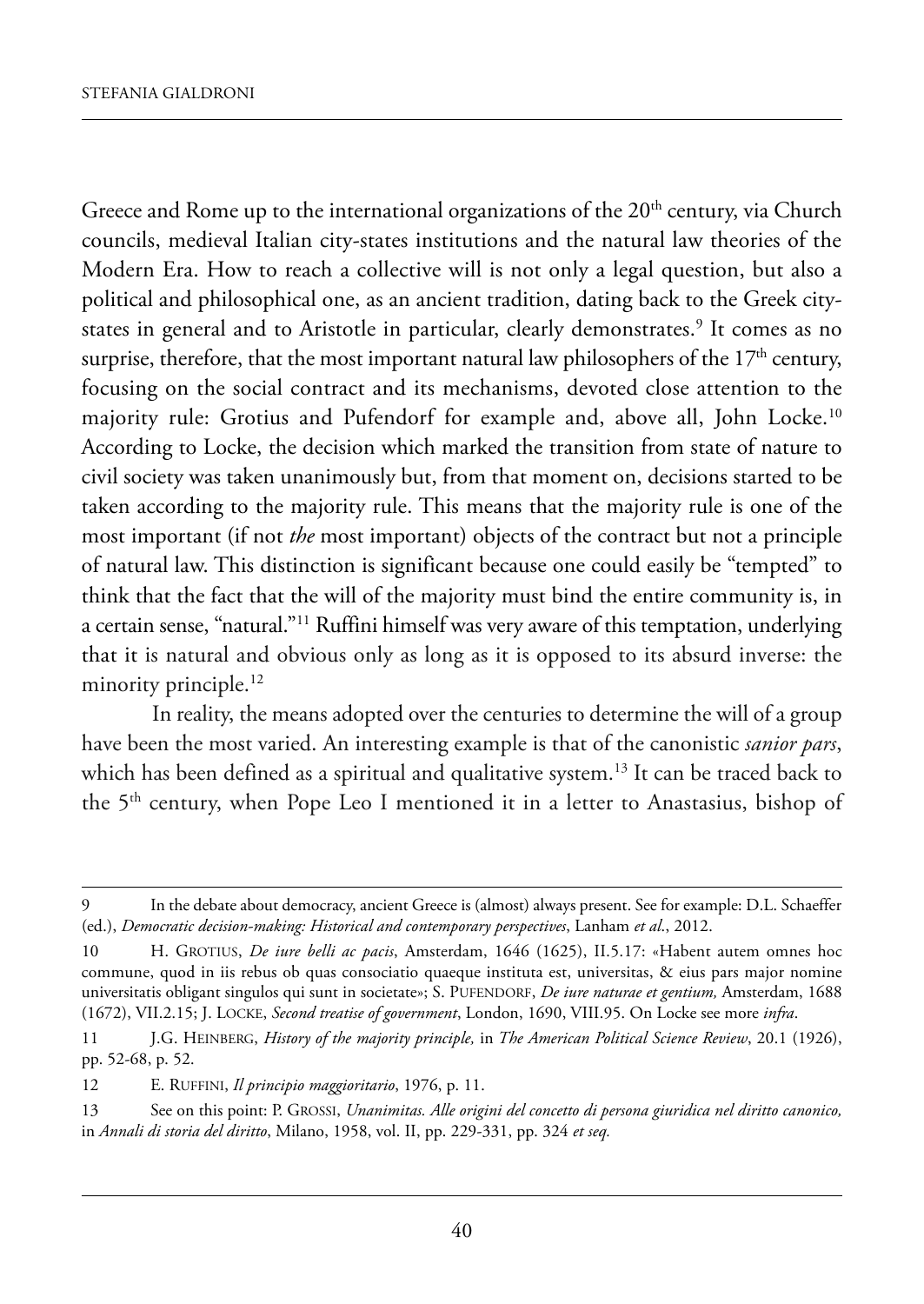Thessaloniki, but it was first enforced in the Benedictine Rule (chap. 64), in the part devoted to the election of the abbot: «sive etiam pars congregationis quamvis parva saniore consilio elegerit».<sup>14</sup> The Rule assumed that the majority, *i.e.*, the *maior pars*, coincided with the *sanior pars*, the wiser and fairer part of those entitled to vote. This was a groundbreaking idea, as canon law had for centuries favored the unanimity rule. In this way the Church managed to reconcile the hierarchical principle, so dear to the ecclesiastical tradition, with the well-known Roman law *fictio*, according to which the will of the majority is the will of all (Dig.  $50.17.160.1$ ).<sup>15</sup> It is comprehensible that the Church devoted much attention to decision making mechanisms, including the majority rule, which have to be inspired by the Holy Spirit.<sup>16</sup> Otto von Gierke found the first explicit mentions of the majority rule in canon law in the works of some of the most famous decretalists, like Goffredus of Trani («hoc est generale in cunctis actibus ecclesiae, ut obtineat sententia plurimorum») and Johannes Andrea («et si discordant in aliqui, majori parti standum est»).<sup>17</sup>

Before Ruffini's contributions (and except for the illustrious precedent of Gierke's essay "Über die Geschichte des Majoritätsprinzips"<sup>18</sup>), the topic of the majority rule had been approached only in a fragmentary and cursory way. later on, the inputs of lawyers remained rare and never devoted much attention to the majority rule as

<sup>14</sup> Rule of Saint Benedict (534), chap. 64.1: «In abbatis ordinatione illa semper consideretur ratio ut hic constituatur quem sive omnis concors congregatio secundum timorem dei, sive etiam pars quamvis parva congregationis saniore consilio elegerit» («at the election of an abbot let this principle be always observed, that he be appointed whom the whole community, being of the same mind and in the fear of God, or even a part albeit a small part of the community shall with calmer deliberation have elected». Translated into English: *A Pax Book*, preface by w.k. lowther Clarke, london, 1931, available online at: [<https://www.solesmes.com/sites/default/files/](https://www.solesmes.com/sites/default/files/upload/pdf/rule_of_st_benedict.pdf) [upload/pdf/rule\\_of\\_st\\_benedict.pdf>.](https://www.solesmes.com/sites/default/files/upload/pdf/rule_of_st_benedict.pdf) Accessed 09 April 2020).

<sup>15</sup> ULPIAN: «Refertur ad universos, quod publice fit per majorem partem».

<sup>16</sup> Very interesting indeed is also the analysis of the decision-making process in the islamic world: e. sinanoViC, *The majority principle in Islamic legal and political thought*, in *Islam and Christian-Muslim Relations*, 15.2 (2004), pp. 237-256.

<sup>17</sup> Goffredus of trani, *Summa Decretalium*, in X 1.6 *De electione*, n. 8; Johannes andrea, X 1.31.3 *De officio iudicis ordinarii*, n. 14. Quoted in: o. Von Gierke, *Das deutsches Genossenschaftsrecht*, Berlin, 1881, vol. III, p. 322, footnote 241.

<sup>18</sup> o. Von Gierke, *Über die Geschichte des Majoritätsprinzips*, in p.G. Vinogradov (ed.), *Essays in legal history*, london, 1913, pp. 312-335.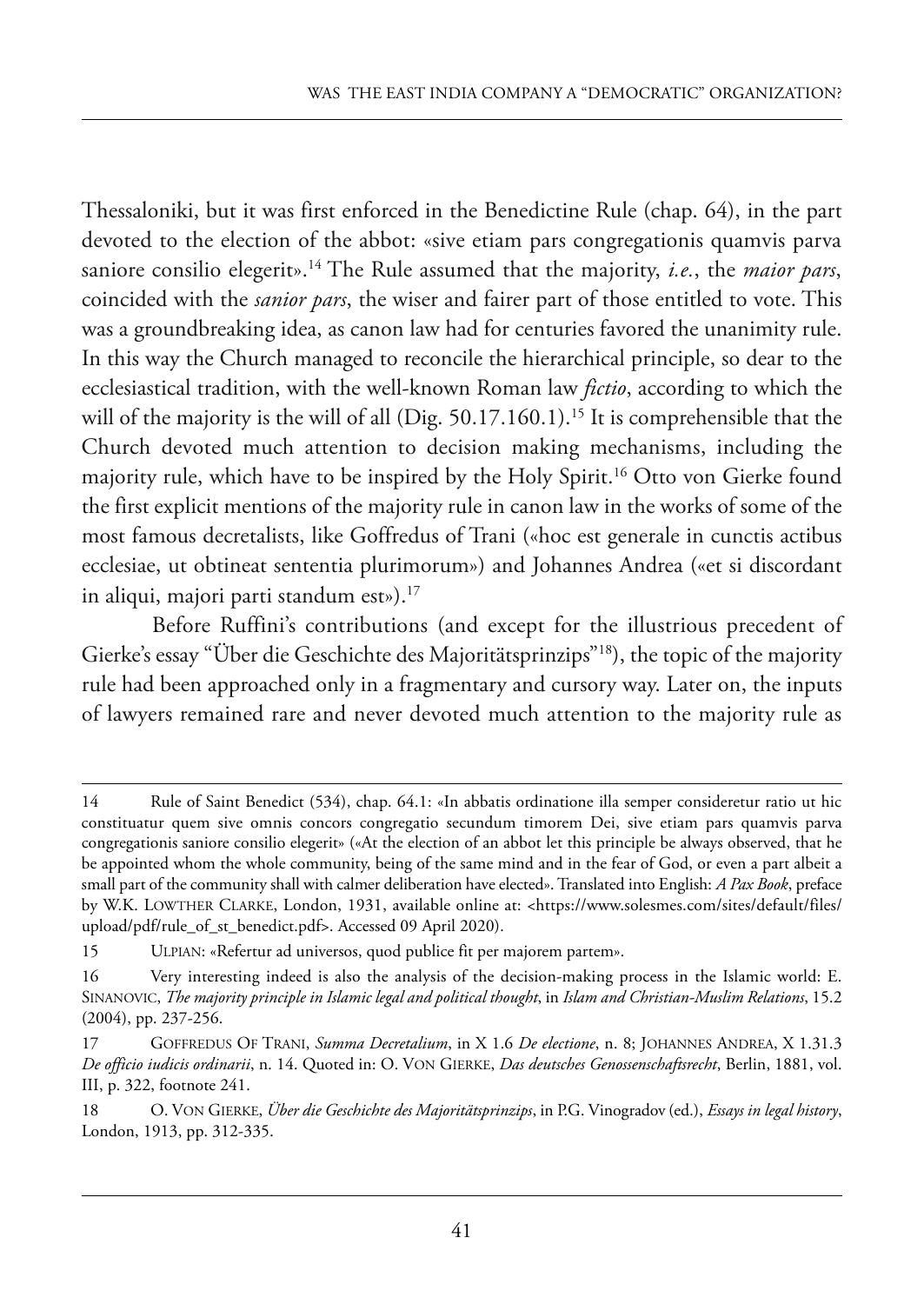applied within business organizations. That is, until 2007, when Francesco Galgano published his "la forza del numero e la legge della ragione," proposing a "parallel history" of political and economic institutions, starting from Athens' "democracy without majority" and Rome's "majority without democracy" up to the contemporary "decline of majority," typical (according to Galgano) of our "post-democratic" and "techno-democratic" society.

from our perspective, what matters most is the role assigned by Galgano to the EIC in the development of democratic institutions in England. That the EIC's shareholders (at least at the beginning) voted by majority is a widespread notion and is not really striking. Very original though, is the idea that the voting mechanisms of the general assembly of the EIC had an impact on the thought of one of the most influential philosophers of the Modern Era: John Locke. According to this viewpoint, Locke was inspired, in drawing up a model-state consisting in a community of equals governed by the majority rule, by the voting systems of the colonial companies in general and by the General Court of the EIC in particular. A model-state that would have had an impact on the very development of the British Parliament.<sup>19</sup> But was it true that each member of the EIC, whether merchant or aristocrat, had the same voting rights, regardless of the sum invested as a share in the joint-stock? if so, "economic democracy" would have anticipated the political one even in its philosophical formulation. The idea that business companies can be conceived as a form of democracy is not completely new.<sup>20</sup> Nevertheless, because voting rights are nowadays directly proportional to the amount of capital subscribed, the most widespread opinion is that business corporations are "plutocracies" rather than "democracies". On the other hand, the linking the EIC-Locke-English Parliament seems brand new and deserves to be deepened.

Ruffini wrote about the majority rule under the dark shadow of Mussolini's dictatorship, and it was in the early years of ww2 that an important book on the work of John locke and the doctrine of majority-rule was written by willmoore kendall in the

<sup>19</sup> f. GalGano, *La forza del numero*, 2007, pp. 103 *et seq.*

<sup>20</sup> this idea is particularly evident in the french historiography. see for example: Y. GuYon, *La société anonyme, une démocratie parfaite!,* in *Propos impertinents de droit des affaires, Mélanges en l'honneur de Christian* Gavalda, Paris, 2001, pp. 133-146.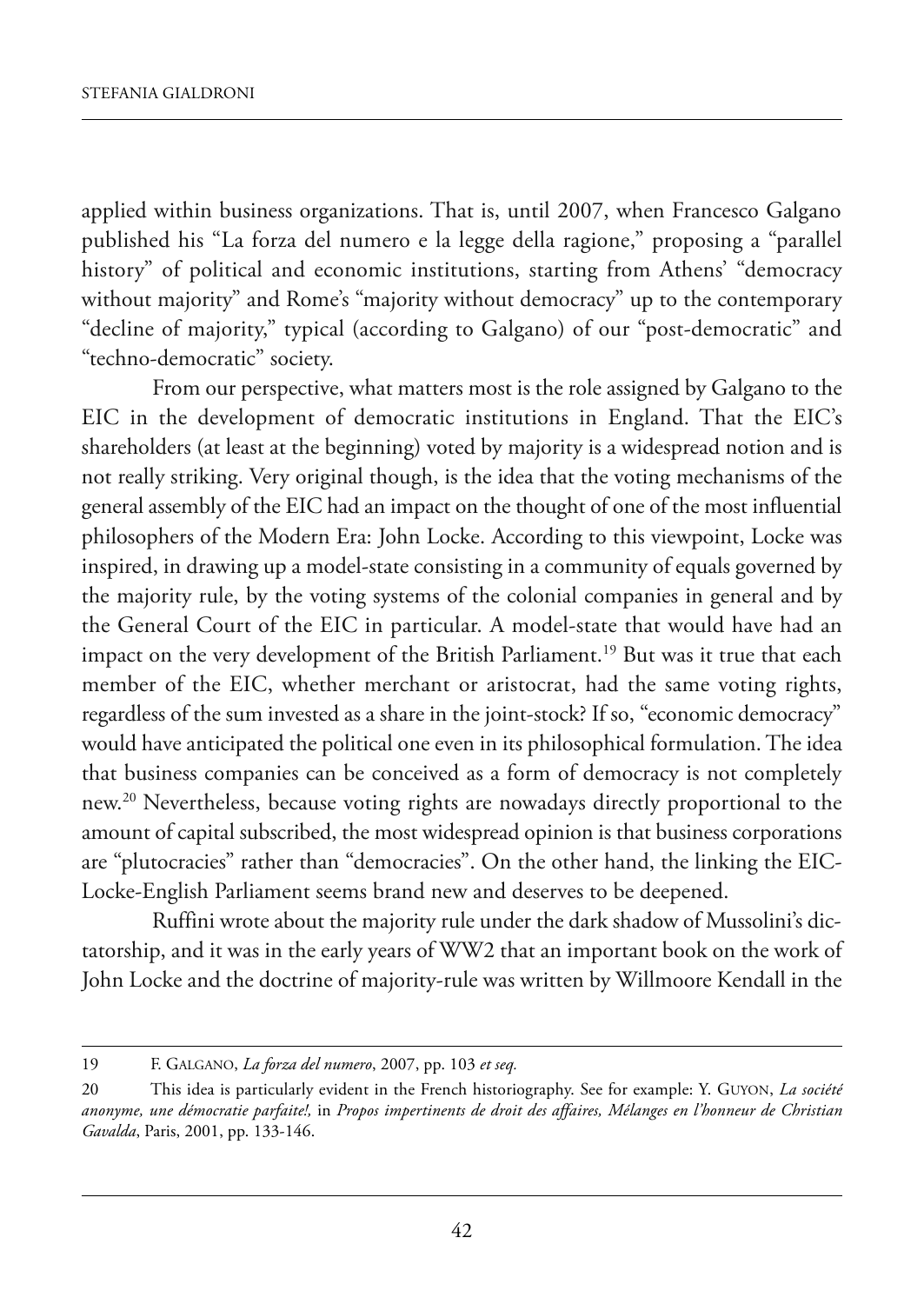United States.<sup>21</sup> Reflections on the majority principle seem to flourish in times of crisis of democracy, as is also the case of a series of works on the justification of power published immediately after the end of the Second World War: "Du pouvoir" (1945) by Bertrand de Jouvenel, "philosophie du pouvoir" (1948) by alfred pose and the four volumes of the "Arcana imperii" (1947-1948) by Pietro de Francisci, just to give some examples.<sup>22</sup> These works range from philosophy to Roman history but they all demonstrate an interest in the mechanisms of legitimizing power, exactly like the contributions of Ruffini at the beginning of the Fascist Era and Kendall's monograph at the dawn of the United States' entry into the war.

The role of Locke in modern political thought is very well known. What matters here, in short, is that he managed to combine the concept of equality (already present among the Stoics), that of majority voting (already present in Plato and Aristotle), and that of popular sovereignty, that can be found already, for examples, in the work of the German jurist and philosopher Johannes Althusius.<sup>23</sup> The traditional image of Locke as the prince of individualism was challenged by kendall, who arrived at «the striking conclusion that locke was not an individualist at all but a 'collectivist' in that he subordinated the purposes of individuals to the purposes of society».<sup>24</sup> Not surprisingly, Kendall began his analysis from paraagraph 95 of the VIII book of the "Second treatise of government":

«men being, as has been said, by nature, all free, equal, and independent, no one can be put out of this estate, and subjected to the political power of another, without his own consent. The only way whereby any one divests himself of his natural liberty, and puts on the bonds of civil society, is by agreeing with other men to join and unite into a community, for their comfortable, safe, and peaceable living one amongst another, in a secure enjoyment of their properties, and a greater security against any,

<sup>21</sup> W. KENDALL, *John Locke and the doctrine of majority-rule*, Urbana: Illinois, 1941.

<sup>22</sup> B. DE JOUVENEL, *Du pouvoir. Histoire naturelle de sa croissance*, Paris, 1998 (1945); A. POSE, *Philosophie du pouvoir*, Paris, 1948; P. DE FRANCISCI, *Arcana Imperii*, 4 vols, Milano, 1947-48.

<sup>23</sup> w. kendall, *John Locke,* 1941, pp. 39-40.

<sup>24</sup> C.B. maCpherson, *The social bearing of Locke's political theory,* in *The Western Political Quarterly,* 7.1 (1954), pp. 1-22, p. 2.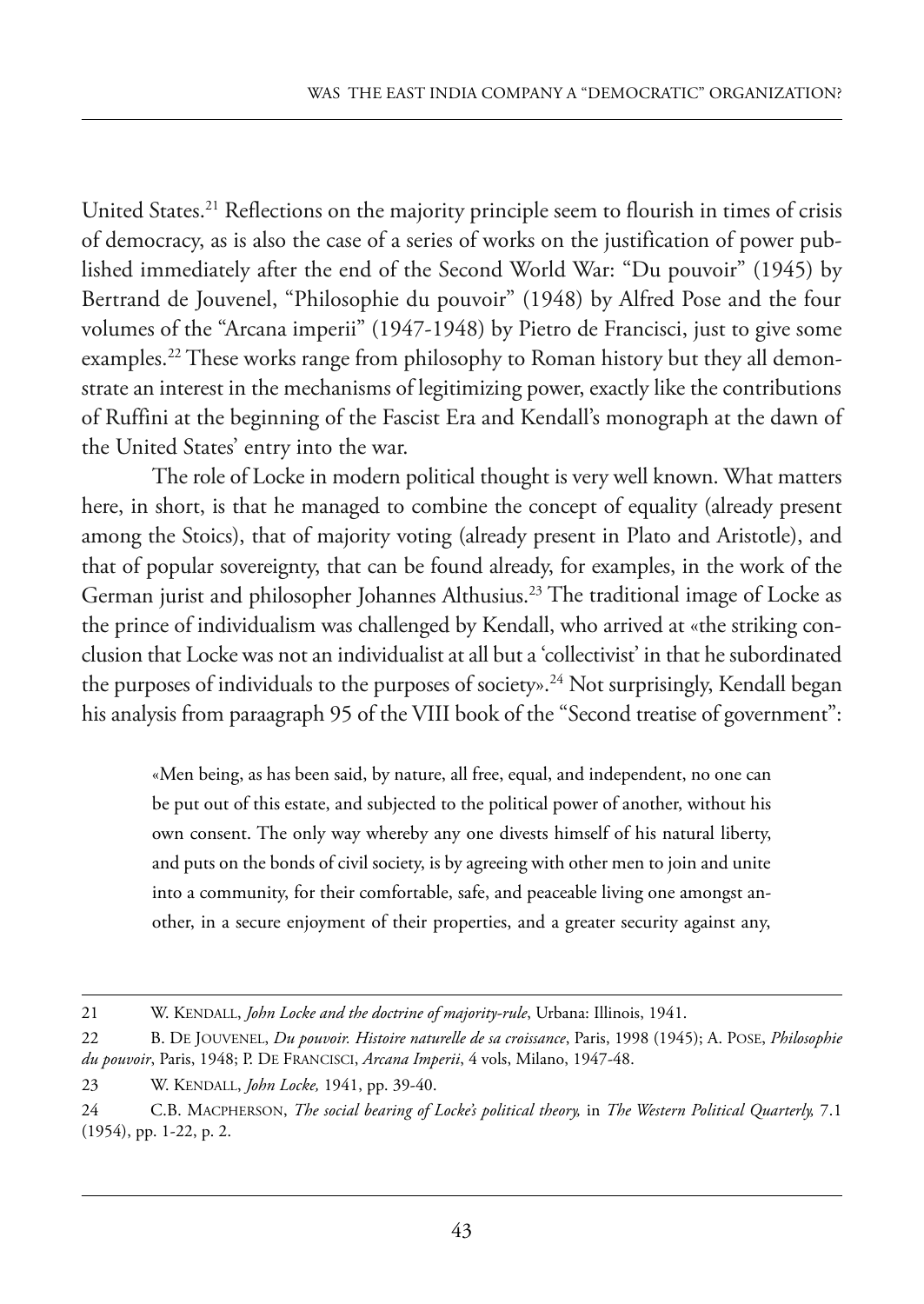that are not of it. This any number of men may do, because it injures not the freedom of the rest; they are left as they were in the liberty of the state of nature. when any number of men have so consented to make one community or government, they are thereby presently incorporated, and make one body politic, wherein the majority have a right to act and conclude the rest».

According to Francesco Galgano, Locke was inspired, especially for his combining equality and majority, by the assemblies of the colonial companies, where lords and commoners stood side by side, and together discussed and voted. when locke composed the "second treatise of government" though – probably some ten years before the first publication in  $1689-90 -$ , the members of the EIC were no longer considered equal: those who had not contributed enough capital, in fact, had no voting rights. however, for more than fifty years one of the characteristic features of the General Court of the eiC had been, indeed, the equality of its members. this character derives, we think, from the strict connections between the chartered companies of the Elizabethan period, like the EIC, and the medieval merchant guilds, where, for centuries, the rule one-man-one vote was applied.25

## *3. When was the majority rule first applied in England? From the medieval courts of justice to the 17<sup>th</sup> century Parliament*

 although it is known that political theory has dealt with the majority principle since antiquity, it was only between the  $17<sup>th</sup>$  and  $18<sup>th</sup>$  centuries – the era of the conception, if not of the birth, of modern democracies – that the principle became the object of an autonomous and in-depth philosophical and juridical reflection. A prominent role in the philosophical elaboration of the principle in a democratic sense is often attributed to John locke, who had the merit of having been the first, in the

<sup>25</sup> s. Gialdroni, *A commercial soul in a corporate body: From the medieval merchant guilds to the East India Company*, in B. Van Hofstraeten and W. Decock (eds.), *Companies and company law in late medieval and early modern Europe*, Leuven *et al.*, 2016, pp. 149-170; see also: R. HARRIS, *Going the distance*, 2020, p. 305 («This principle was also followed by the traditional voting scheme in corporations, regulated companies, colleges, cities, guilds, and the like»).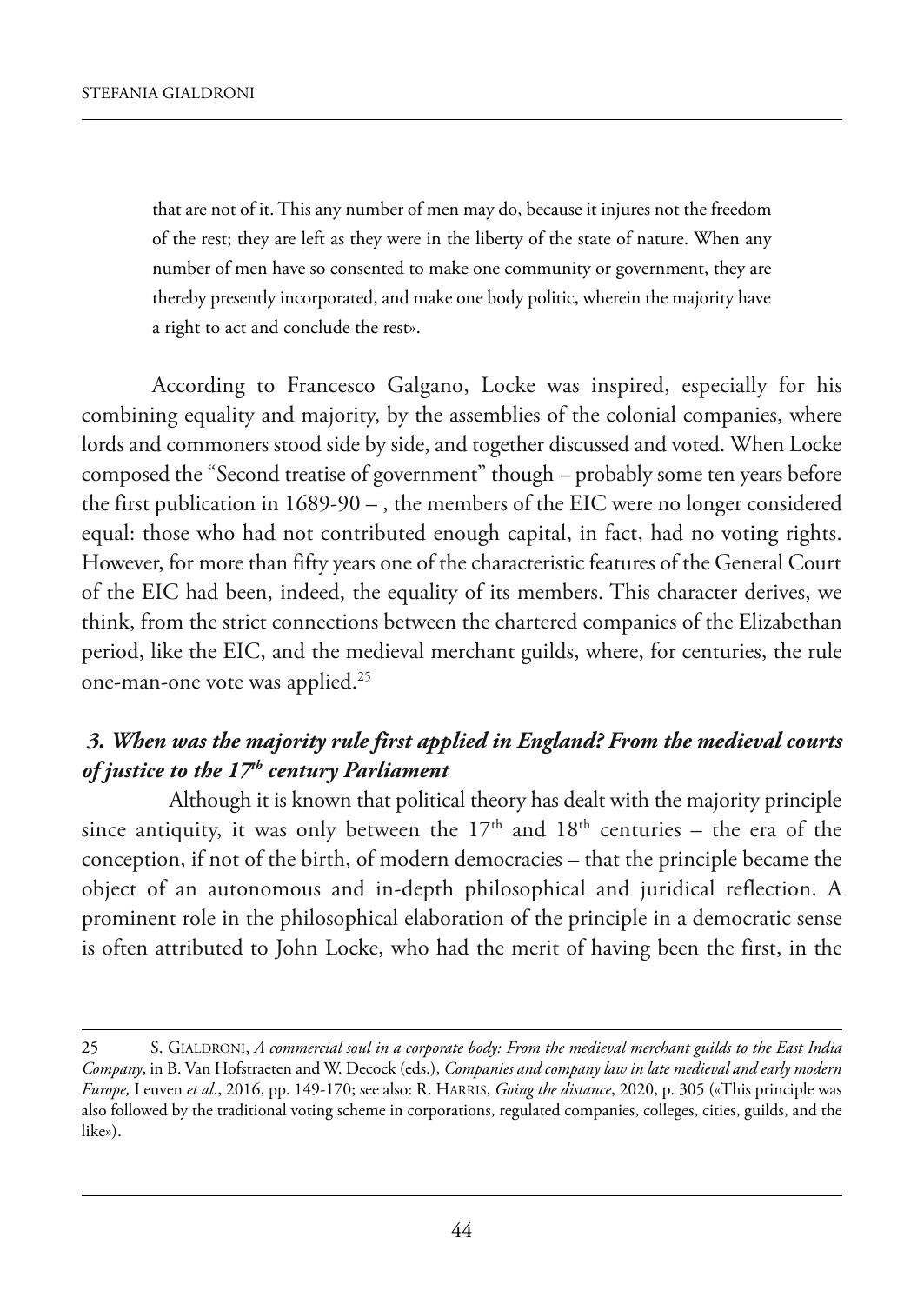history of political thought, to link equality and majority.<sup>26</sup>

Contemporary English legal historiography has not dedicated particular attention to studying the issue of the majority principle in the century that ended with a Revolution, which was glorious because (almost) bloodless, and with a Bill of Rights which marked a point of no return in English constitutional history. When the issue is taken into account, the contexts analyzed are usually two: Parliament and courts of justice. Apart from the pages devoted to the majority principle in the classic "History of English law before the time of Edward I" by Frederick Pollock and Frederic W. Maitland  $(1895)$ ,<sup>27</sup> few are the scholars that wrote on this topic with a particular focus on England: Thomas Baty in 1912<sup>28</sup> and J.G. Heinberg in 1926. And then again other important histories of English law, in particular those by William Holdsworth and J.H Baker.<sup>29</sup> Perhaps the topic was regarded as unworthy of attention because it was considered, as Ruffini acutely observed, a "natural" principle. Yet even a quick look at the application of the majority rule in medieval and modern England shows that it took a while to get over the more reassuring unanimity principle.

One of the first mentions of the application of the majority principle in England is attested by clause 61 of the Magna Carta  $(1215),<sup>30</sup>$  which granted to a committee made up of twenty-five barons the right/duty «to keep, and cause to be observed with all their might, the peace and liberties granted and confirmed to them by this charter». It was then specified that: «in the event of disagreement among the twenty-five barons on any matter referred to them for decision, the verdict of the majority present shall have the same validity as a unanimous verdict of the whole twenty-five, whether these

<sup>26</sup> f. GalGano, *La forza del numero*, 2007, p. 39 *et seq*.

<sup>27</sup> F. POLLOCK-F.W. MAITLAND, *History of English law before the time of Edward I*, vols. I-II, Cambridge, 1898 (1895).

<sup>28</sup> t. BatY, *The history of majority rule,* in *The Quarterly Review*, 216 (1912), pp. 1-28.

<sup>29</sup> W. HOLDSWORTH, *A history of English law*, 17 vols., ed. by A.L. Goodhart-H.G. Hanbury-S.B. Chrimes, london, 1956-1991 (1903-1966); J.h. Baker, *An introduction to English legal history*, london, 2002 (1971).

<sup>30</sup> english translation available on the internet website of the British library: [<https://www.bl.uk/magna-carta/](https://www.bl.uk/magna-carta/articles/magna-carta-english-translation) [articles/magna-carta-english-translation>:](https://www.bl.uk/magna-carta/articles/magna-carta-english-translation) «In the event of disagreement among the twenty-five barons on any matter referred to them for decision, the verdict of the majority present shall have the same validity as a unanimous verdict of the whole twenty-five, whether these were all present or some of those summoned were unwilling or unable to appear».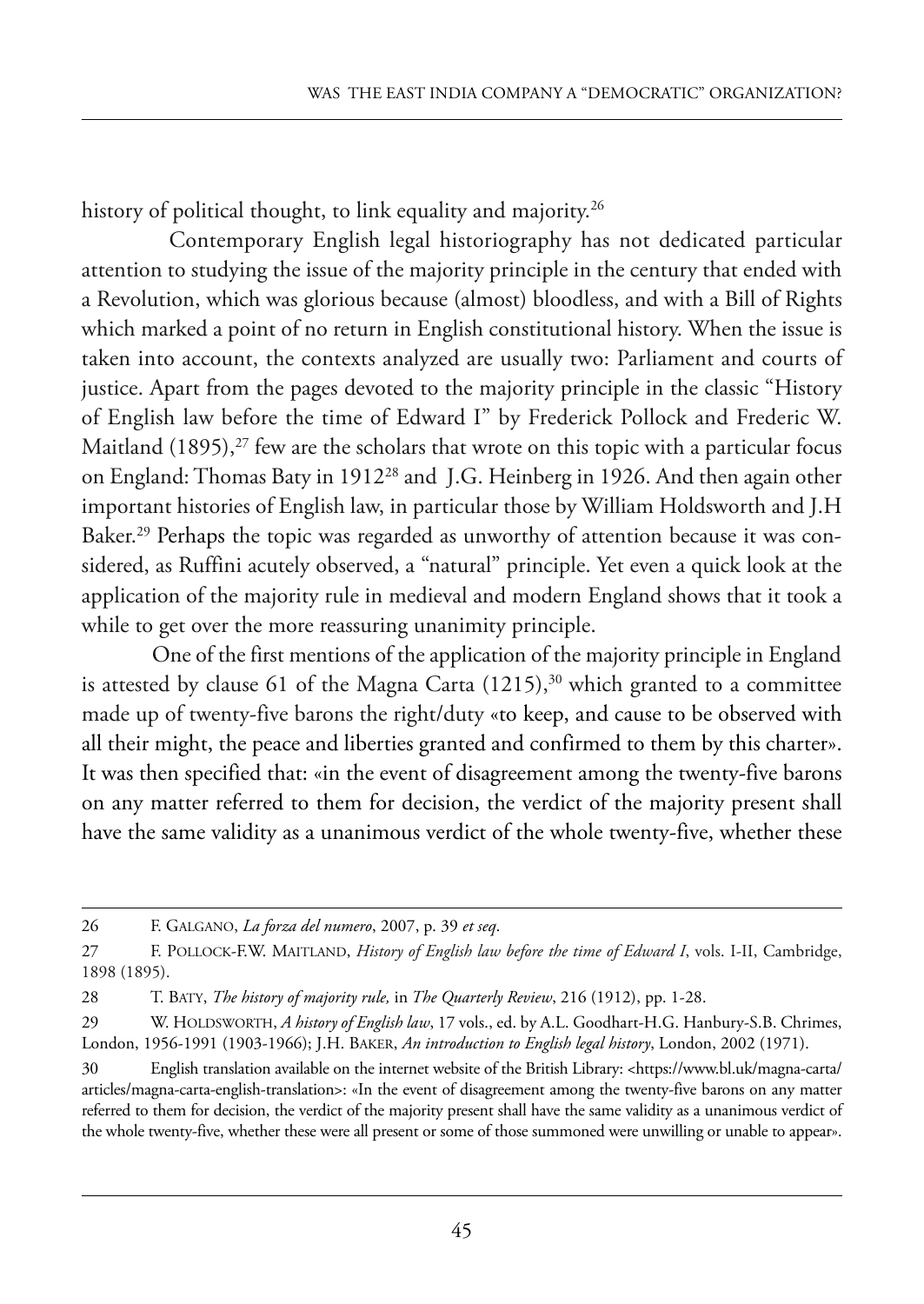were all present or some of those summoned were unwilling or unable to appear». It is interesting that this article was omitted in all subsequent versions of the Magna Carta.<sup>31</sup> One could deduce that the principle was not yet rooted and the decisions of the majority remained exceptional with respect to the unanimity rule, as the wording of clause 61 itself seems to suggest. However, as mentioned before, there are two contexts in which the application of the principle has aroused particular attention of scholars: Parliament and courts of justice. it is precisely in the latter that we can find traces of the application of the majority principle prior to the Magna Carta.

At the time of the Norman conquest, there was still no system of centralized courts for the administration of justice: the numerous and concomitant existing laws were applied in equally numerous local courts. At the beginning of the  $12<sup>th</sup>$  century, the customary rules applied in these courts were written down into several collections, including the *Leges Henrici Primi* (ca. 1118), which is often considered the most important one. It is precisely in this collection that a reference to the majority principle can be found. it had to be applied in the communal courts and, more precisely, in the county courts, i.e., the courts of justice competent for certain territorial circumscriptions (shire or county). It was foreseen that «Quod si in judicio inter pares oriatur dissensio, de quibus certamen emerserit, vincat sententia plumororum».<sup>32</sup> Nevertheless, it was still not a well-established principle, as in the very same collection other principles were also applied, like that of the *sanior pars*, which has, as we already know, a "canonistic flavor": "Vincat sentencia meliorum".<sup>33</sup> This state of affairs lasted until  $1367$ ,<sup>34</sup> the year in which it was established that in a verdict, the decision taken by the majority had to be considered void.<sup>35</sup> The only valid sentence became the unanimous one, which definitively passed to represent not the opinion of twelve men, but rather the verdict of

<sup>31</sup> J.G. heinBerG, *History of the majority principle*, 1926, p. 63.

<sup>32</sup> leg. henr. i, 5: *De causarum proprietatibus: Leges Henrici Primi,* in d. wilkins (ed.), *Leges anglo-saxonicae ecclesiasticae et civiles*, londini, 1721, pp. 231-283, p. 236

<sup>33</sup> leg. henr. i, 31: *De capitalibus placitis*, *ibid.*, p. 248.

<sup>34</sup> for other examples of the enforcement of the majority rule before this date see: J.h. Baker, *An introduction to English legal history*, 2002, p. 76.

<sup>35</sup> Y.B. 41 ed. iii mich. pl. 36, quoted in w. holdsworth, *A history of English law,* vol. i, p. 318.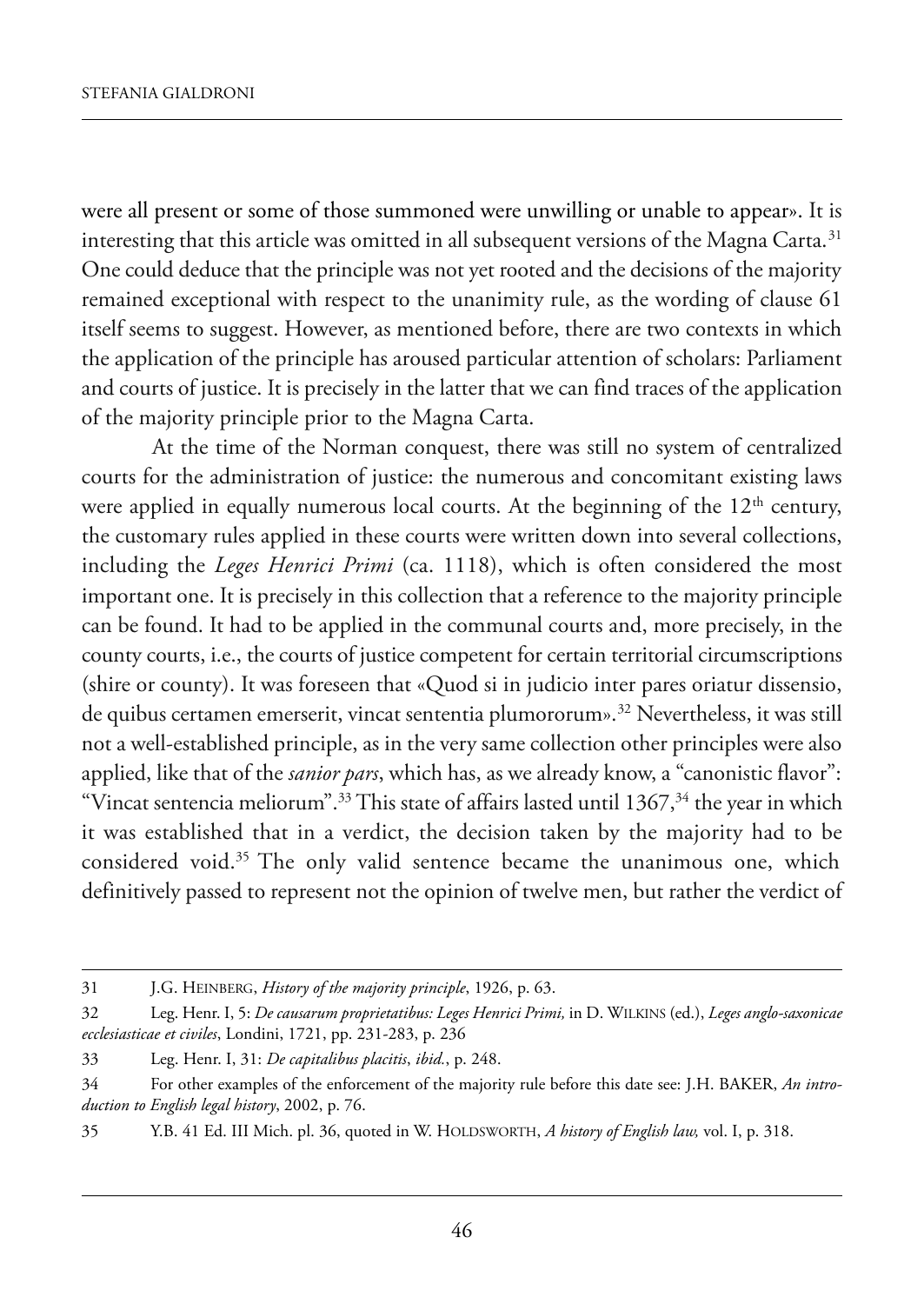the entire community («of a pays, a 'country', a neighborhood, a community»<sup>36</sup>).

On the other hand, according to William Holdsworth, the English Parliament accepted the majority principle from the beginning of its history, meaning from the  $14<sup>th</sup>$ century, when it became a real governing body, separate (and often in conflict) with the King and his Council. In the second part of the  $15<sup>th</sup>$  century, the same principle became ordinary, as testified by the Year Books in a case written in the characteristic "law-french", the legal language of England at the time: «Sir, en le Parliament si le greindre partie des Chivaliers des Countys assentent al feasans d'un acte du parliament, et le meindre partie ne voillent my agreer a cel act, uncore ce sera bon statute a durer en perpetutity».<sup>37</sup> According to others, the application of the majority principle is attested in the House of Commons starting from 1430.<sup>38</sup> And still others tend to minimize the role played by the majority principle in Parliament up to more recent times, arguing that it was, for a long time, the principle of unanimity that governed the English Parliament on the basis of testimonies such as that of Jeremy Bentham who, still in 1791, wrote that 99 out of 100 motions were accepted or rejected without division.<sup>39</sup>

One of the greatest difficulties in understanding whether the Parliament voted unanimously or by majority lies in the reluctance with which the two branches of the English Parliament allowed the minutes of their sessions to be disseminated, given that the first records of the Commons Journal date back to the mid-17<sup>th</sup> century and the first detailed reports are even more recent. According to Thomas Baty, there are two options: either the decisions of the house of Commons were taken unanimously for a long time, so that the minority was forced to accept the will of the majority; or the majority principle was accepted without contestation by the House of Commons from the beginning of its history. Baty doesn't agree with this last opinion, since the Chamber had existed for about three hundred years when minutes began to be drawn up, allowing outsiders to follow its procedure in detail. in any case, the house of Commons, in the

<sup>36</sup> f. polloCk / f. w. maitland, *History of English law*, vol. ii, p. 621.

<sup>37</sup> Y.B. 15 ed. iV mich. pl. 2 p. 2, quoted in w. holdsworth, *A history of English law,* vol. ii, p. 431.

<sup>38</sup> t. BatY, *The history of the majority rule*, 1912, p. 9.

<sup>39</sup> J. Bentham, *Essay on political tactics*, Vi, in *Works*, ed. by J. Bowring, vol. ii, edinburgh/london, 1995, repr. 1843 ed. (1st ed. 1791), p. 319.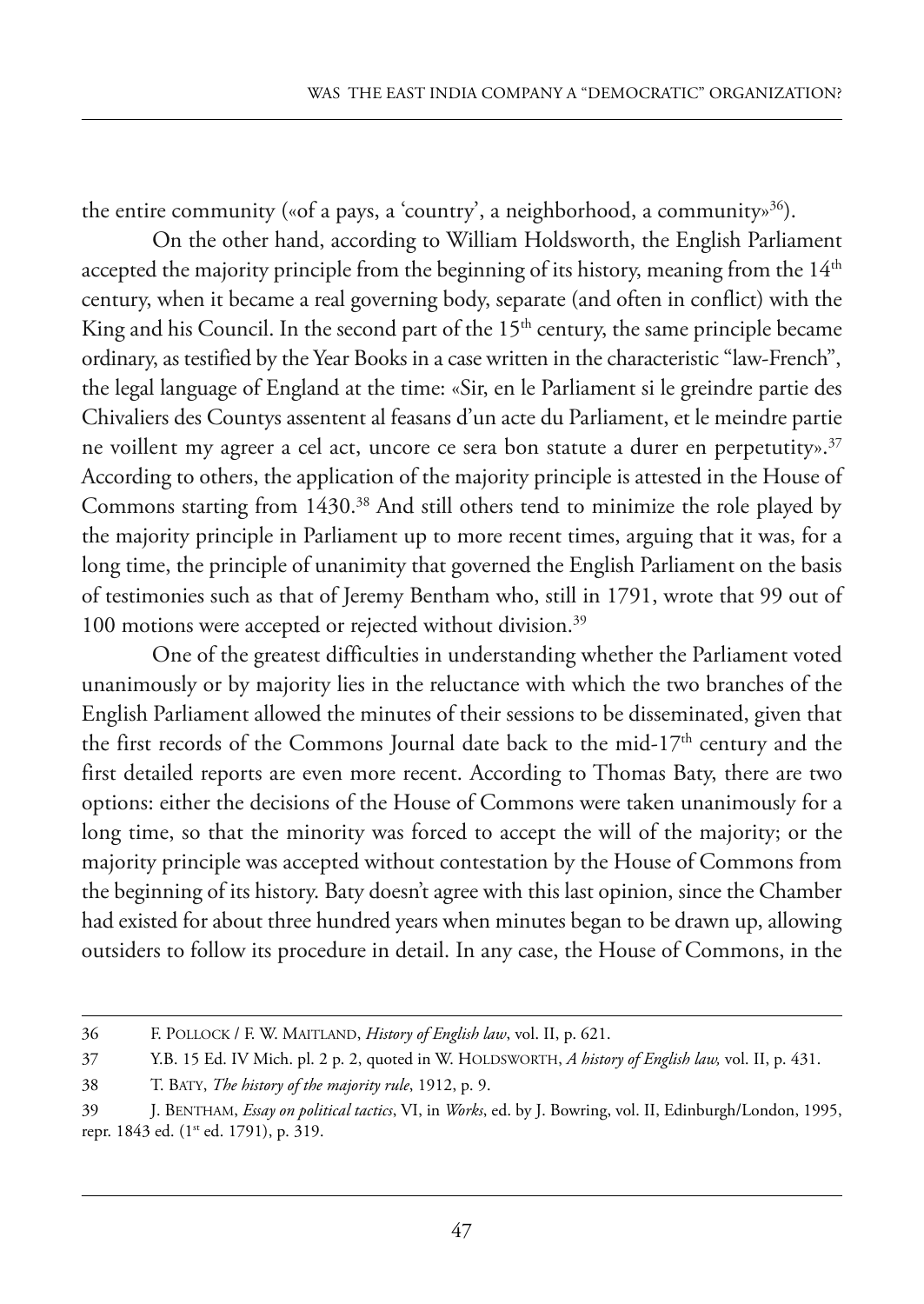17<sup>th</sup> century, was still a restricted assembly, whose electoral body comprised just one sixth of the entire male population: the end of monarchical absolutism had certainly not opened the doors to universal suffrage, but rather to the oligarchy (double and antagonist) of the aristocracy (House of Lords) and the upper bourgeoisie (House of Commons). it is precisely for this reason that francesco Galgano believed that locke did not find inspiration for his theories in the parliamentary system, but rather in the assemblies of the EIC, where lords and commoners had voted together (in his opinion) for almost a century when the "Second treatise" was published.

Even before the foundation of the EIC though, we can observe that, at least in some cases, the courts of justice recognized the majority rule within the framework of corporations, which, before the  $16<sup>th</sup>$  century, usually had no business aim: corporations were at that time more likely to be municipalities, churches, hospitals, etc. In the Abbot of hume's Case, for example, the "ubi major pars ibi tota" rule was recognized in the case of acts approved by a corporate body.<sup>40</sup> More evidence of the general application of the majority principle to corporations are attested in the following century, even though only Holdsworth seems to focus on this.<sup>41</sup> In 1591 the King's Bench recognized the rule, already imposed by the king ca. fifty years earlier, according to which all powers of a corporation could be exercised by the majority of the members. This judgment was essentially based on an act of Henry VIII  $(1541-1542)^{42}$  as well as on a case known as The Chamberlain of London's Case (1591), which we know of thanks to three different reports. We will take into account Edward Coke's one.<sup>43</sup> In reality, looking at it in more detail, the Chamberlain of london's Case is rather ambiguous: if it is true that the majority of the inhabitants of a city (obviously incorporated) were recognized as having the power to issue by-laws that would also bind the minority even in the absence of a specific custom, this rule was valid only if the by-laws were aimed at the "general good of the public", as in the case of the restoration of a church or a street; on the contrary, if they were issued for the pursuit of private interests ("their own private profit"), "the

<sup>40</sup> Y.B. 21 ed. iV mich. pl. 53, quoted in w. holdsworth, *A history of English law,* vol. iii, p. 485.

<sup>41</sup> *Ibid.*, vol. X, p. 54.

<sup>42 33</sup> Henry VIII, c. 27.

<sup>43 5</sup> Co. Rep. 62b, 77 ER 150.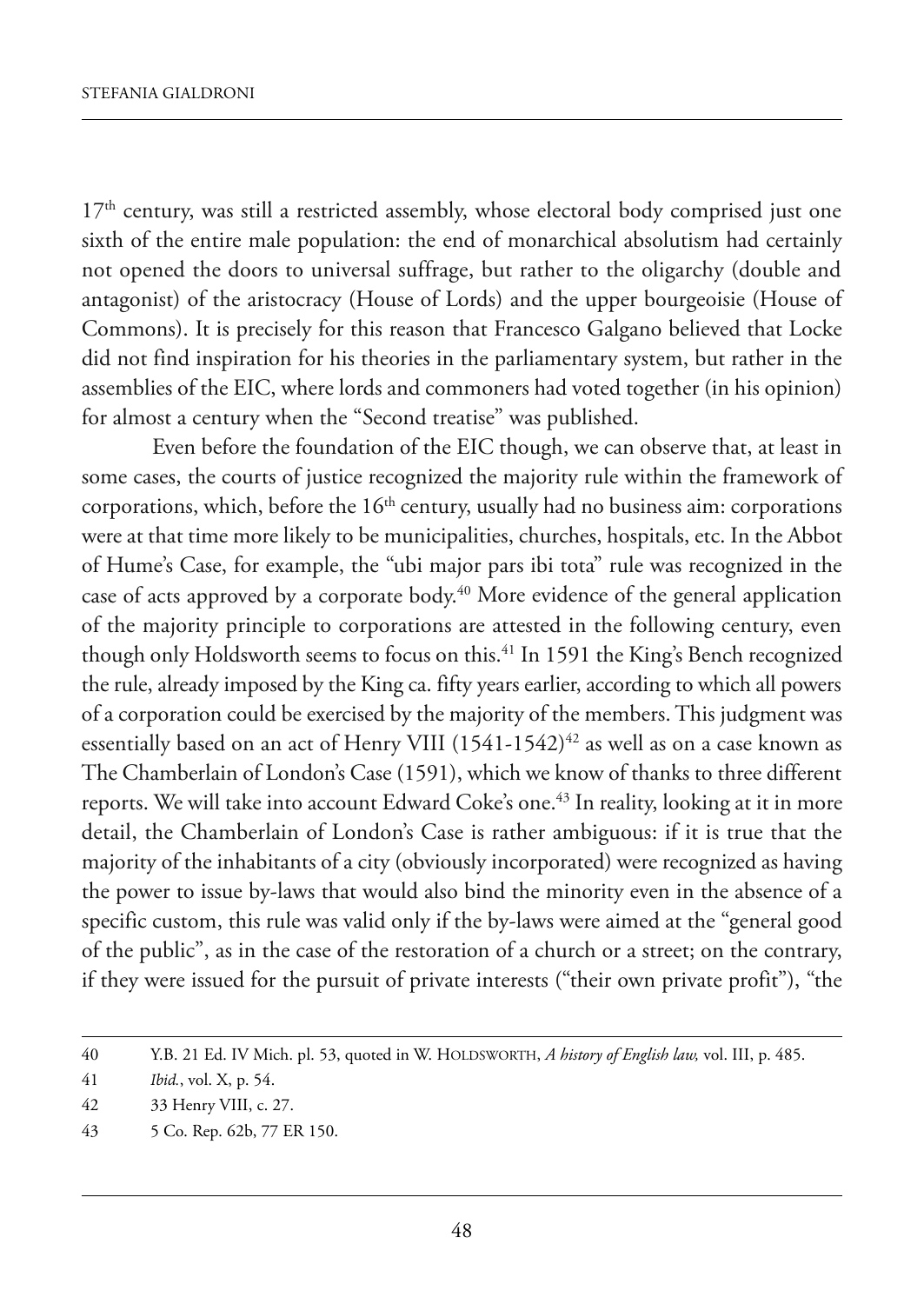greater part should not bind the less".44

### *4. How did the assemblies of the EIC work? Voting rights in progress*

When writing about the "democracy" of the EIC, scholars usually refer to the voting mechanisms of the company's assemblies (General Court and Court of Committees, later Court of Directors) and in particular, of course, to the application of the majority principle, because today democracy and majority are two inseparable concepts.

The governance structure of the EIC foreseen by the 1600 incorporation charter included a Governor, a Deputy Governor, a Court of Committees and a General Court. The latter is, of course, particularly important for judging the company's "level of democracy" as it was composed of all members of the EIC. Its duties were not limited to the election of the Governor, of the Deputy Governor and of the twenty-four members of the Court of Committees (to be chosen among all members), but included a series of judicial and deliberative functions, useful for assessing the effective participation, at least theoretically, of the universality of the shareholders in the management of the company.

### *4.1. The General Court*

The general meeting of members had to be convened at least twice a year (on the  $1<sup>st</sup>$  of July and on the second Tuesday of May) and had, in general, powers to revise and ratify the decisions of the Court of Committees, which was in charge of the every-day management, but on the basis of the instructions of the General Court. in 1661, king Charles II's charter moved the annual date for the election of the governing bodies (Governor, Deputy-Governor, Treasurer and Committees) between April 10 and April 30.

If we combine the royal charters (the most important ones of the  $17<sup>th</sup>$  century are dated 1600, 1609, 1661 and  $1693)^{45}$  with a very interesting, yet neglected, document called "The Lawes or Standing Orders of the East India Company" (1621), we

<sup>44</sup> *Ibid.*, 63 a.

<sup>45 43</sup> Elizabeth I, 31<sup>st</sup> Dec. 1600; 7 James I, 31<sup>st</sup> May 1609; 13 Charles II, 3<sup>rd</sup> Apr. 1661; 5 William & Mary, 7th oct. 1693. all are available in: J. shaw, *Charters relating to the East India Company,* 1887. unfortunately, the 1657 charter granted by Oliver Cromwell is lost.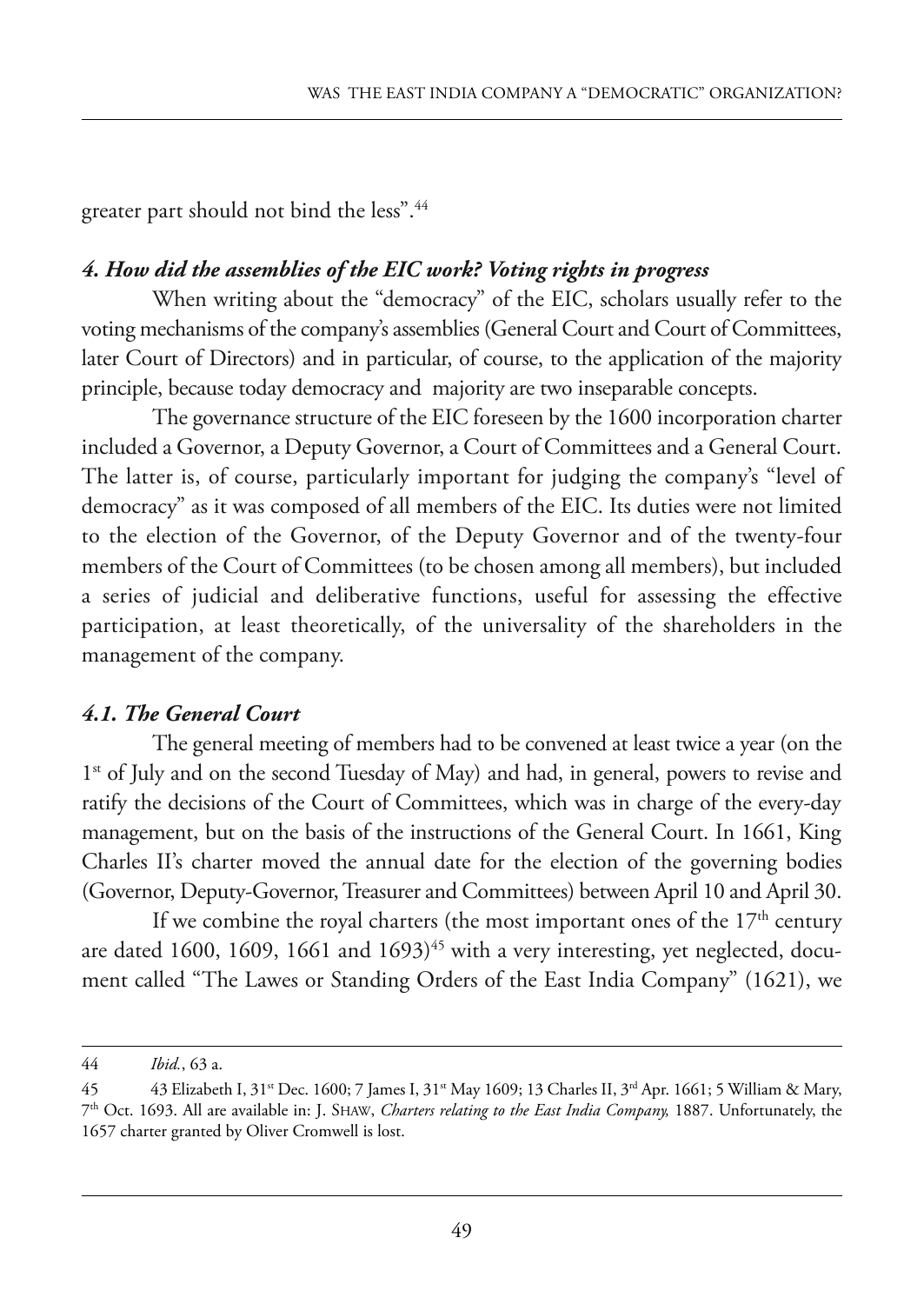obtain a clear and quite detailed picture of the operating mechanisms of the EIC.<sup>46</sup> The by-laws opened with the list of the powers or, more generally, of the functions of the shareholders' meetings (courts). The first article concerned the election of the Governor, the Deputy-Governor, the Treasurers and the Committees (the number of which was not specified): every year, on the 1<sup>st</sup> of July or during the following five days, a General Meeting had to be convened to this end. The matter was already regulated in the 1600 incorporation charter, with the important exception of the Treasurers (also to be elected by the General Court), on whose election the sovereign's provisions were silent. The content of the charters and of the regulations was almost identical, apart from some small, negligible differences (for example the days within which to convene the meeting after the 1<sup>st</sup> of July were six in the first case and five in the second), but the style was very different: the one of the royal chancery was redundant and sometimes obscure; the one of the (anonymous) by-laws of 1621 was simple and direct. The incorporation charter also provided that all governing bodies (including the Governor and Deputy-Governor) were "removable" «at the pleasure of the said Governor and company, or the greater part of them». In summary, not only were the governing bodies in charge for a very limited period (one year), perhaps all the more surprising considering that the voyages lasted at least a couple of years, but they could also be removed at any time, should their work not be appreciated by the members.

The principle adopted for the decisions of the General Court was that of the relative majority, that is, of the majority of those present at the meetings, as can be deduced from the formula «the said Governor and company [...] or the more part of them» or «the greater part of them, which then shall happen to be present». On the contrary, as we will see, the decisions of the Court of Committees were to be taken by absolute majority. Once the methods were established, the men remained to be chosen: the regulation recommended that they be suitable men, experts in the trade, but above all men who could and really wanted to deal with the business.

<sup>46</sup> *The lawes or standing orders, made and ordeyned by the Governor and Company of Merchants of London trading to the East Indyes, for the better gouerning of the affaires and actions of the said Company heere in England residing*, london, 1621, repr. farnborough, 1968.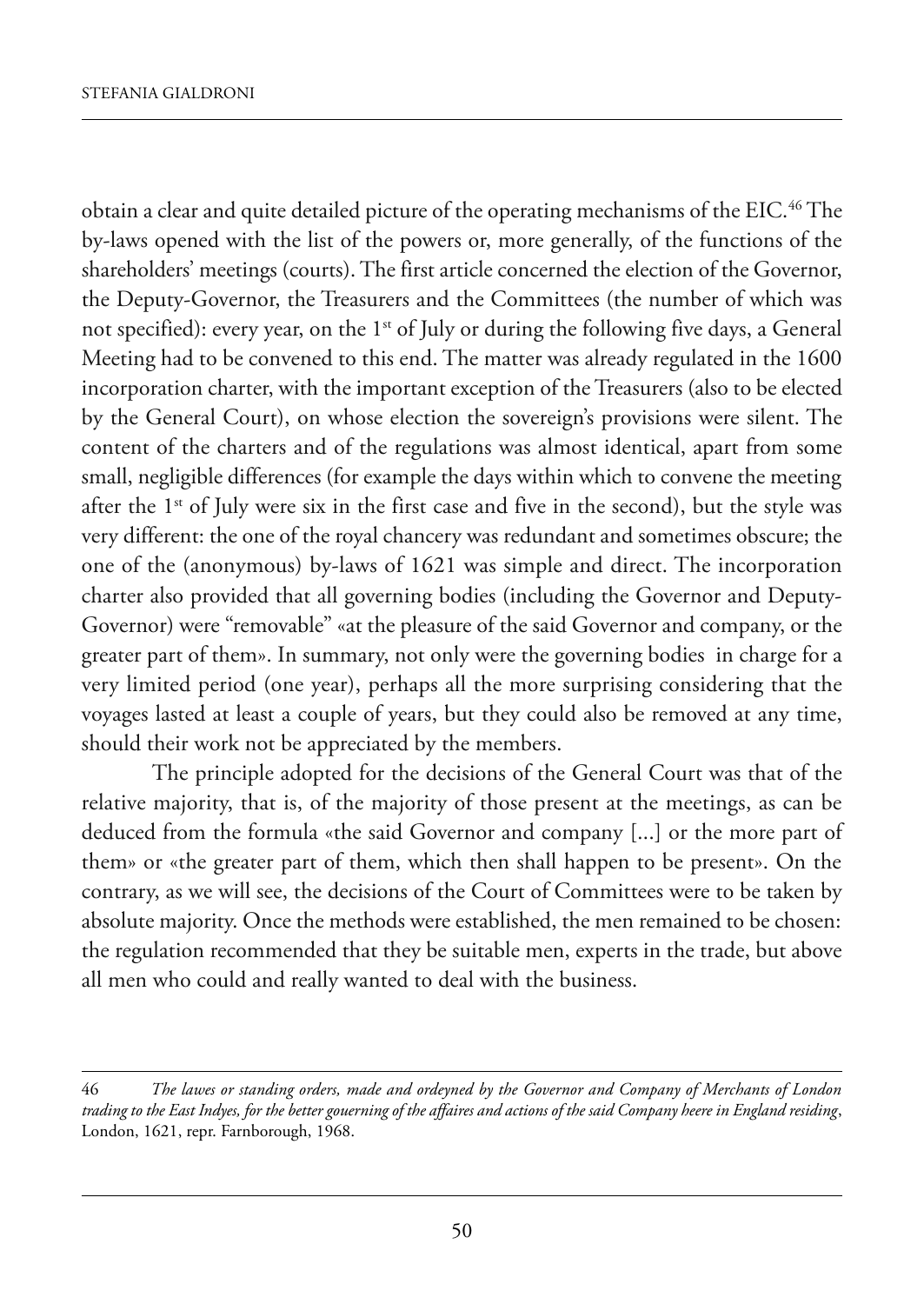## *4.2. The Court of Committees*

The functions of the twenty-four members of the Court of Committees, elected annually, were regulated in a special section of the by-laws entitled "Committees general" (Arts. XLIV-LI of "The lawes or standing orders"), except for a couple of rules that were set out in the first part, the one devoted overall to the courts and essentially to the general assembly of all members (arts. i-XV). the Court of Committees was summoned at least once a week (and whenever it was deemed necessary) and compulsorily on June 24 for the election of the officers.<sup>47</sup> According to the royal charters it was the competence of the Court of Committees (together with the Governor) to organize travel, equip ships, sell goods from india, and deal with all matters pertaining to the management of the company. to organize all these activities, the Court used special commissions, made up of its own members and, in case of need, of salaried employees. Between the 1660s and the 1670s, when the organization of the company became more stable, these commissions acquired a permanent character, and appeared in the court minutes according to the different peculiar competences: "Accounts, Buying goods, Coast and bay, Lawsuit, Private trade, Shipping, Surat, Treasury, and Writing letters."

within this Court, the criterion applied was the one of absolute majority ("thirteen committees at least"), as was specified in the by-laws. the charter granted by Elizabeth I in 1600 determined the voting mechanisms of the General Court, and left the discipline of the decision-making process within the Court of Committees to the company's self-regulation. in the case of the election of the officers, given the silence of the royal charters on this matter, it was necessary to introduce a special section in the regulation: "Election of officers." Also in this case the principle of absolute majority was applied. The method of voting was via the raising of hands or of the "ballating box." in addition to the (manifest) method of raising the hand, therefore, at least within the Court of Committees, the (secret) method of the ballot box was allowed. it is usually stated that in the General Court people voted by raising hands but perhaps one could hypothesize, by analogy, that the secret vote was admitted, in some cases, also in the

<sup>47 &</sup>quot;officers" were for example: the *secretary*, in charge of writing the court minutes, or the *remembrancer*, a kind of deputy-secretary.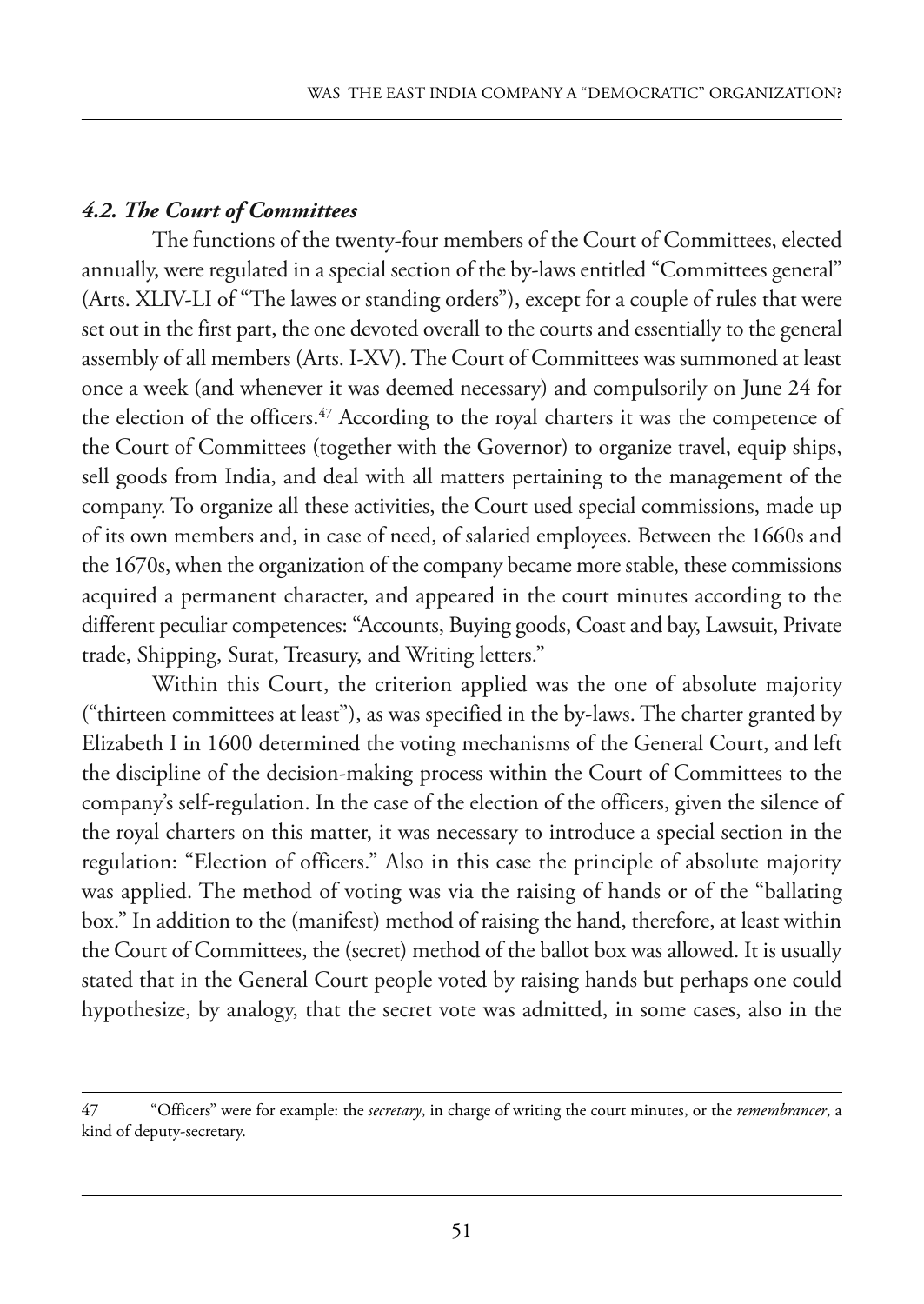general assembly. Charles Gross showed that, contrary to what most people believed at the time of the English Ballot Act (1872) (when there was a widespread belief that secret ballot using the ballot box method had never been used in England before for the election of public officers), the method was known and applied in England since the Middle Ages and was in vogue at the beginning of the  $17<sup>th</sup>$  century, when it was not uncommon to cast a vote by inserting bullets of different colors in a box. Particularly interesting is an order in council (*i.e.*, an order of the Privy Council made in the name of the king, in this case Charles i) dated 17 september 1637, in which the use of balloting boxes by corporations and companies is clearly attested because it is explicitly prohibited. Gross admitted that he did not know exactly the reasons that led the king to enact this ban, but assumed that the secret vote could be unwelcome to a sovereign who wanted to check that his subjects managed their activities, including the commercial ones, in accordance with his desires.<sup>48</sup>

## *5. When did the EIC abandon the "democratic" one-man-one-vote rule? 1657: The year when everything changed*

According to the voting mechanisms described, the EIC appeared to be an organization structured so as to guarantee the maximum participation to all members, regardless of social status, wealth and capital subscribed. however, things not only changed over the 258 years of the Honourable Company's history, but over the course of that same  $17<sup>th</sup>$  century that had opened with its foundation. Opinions are different, though, about the exact date of this change.<sup>49</sup> Certainly the one-man-one-vote rule was definitely abandoned after the mid-17<sup>th</sup> century. On 19 October 1657, some Committees drew up, on behalf of the General Court, a "preamble" which, in view of the subscription of a new joint-stock, should attract new adventurers. On that occasion it was established that the right to vote should be linked to the amount of capital subscribed.

<sup>48</sup> C. Gross, *The early history of the ballot in England,* in *The American Historical Review*, 3.3 (1898), pp. 456-463.

<sup>49</sup> r. harris, *Going the distance*, 2020, p. 305.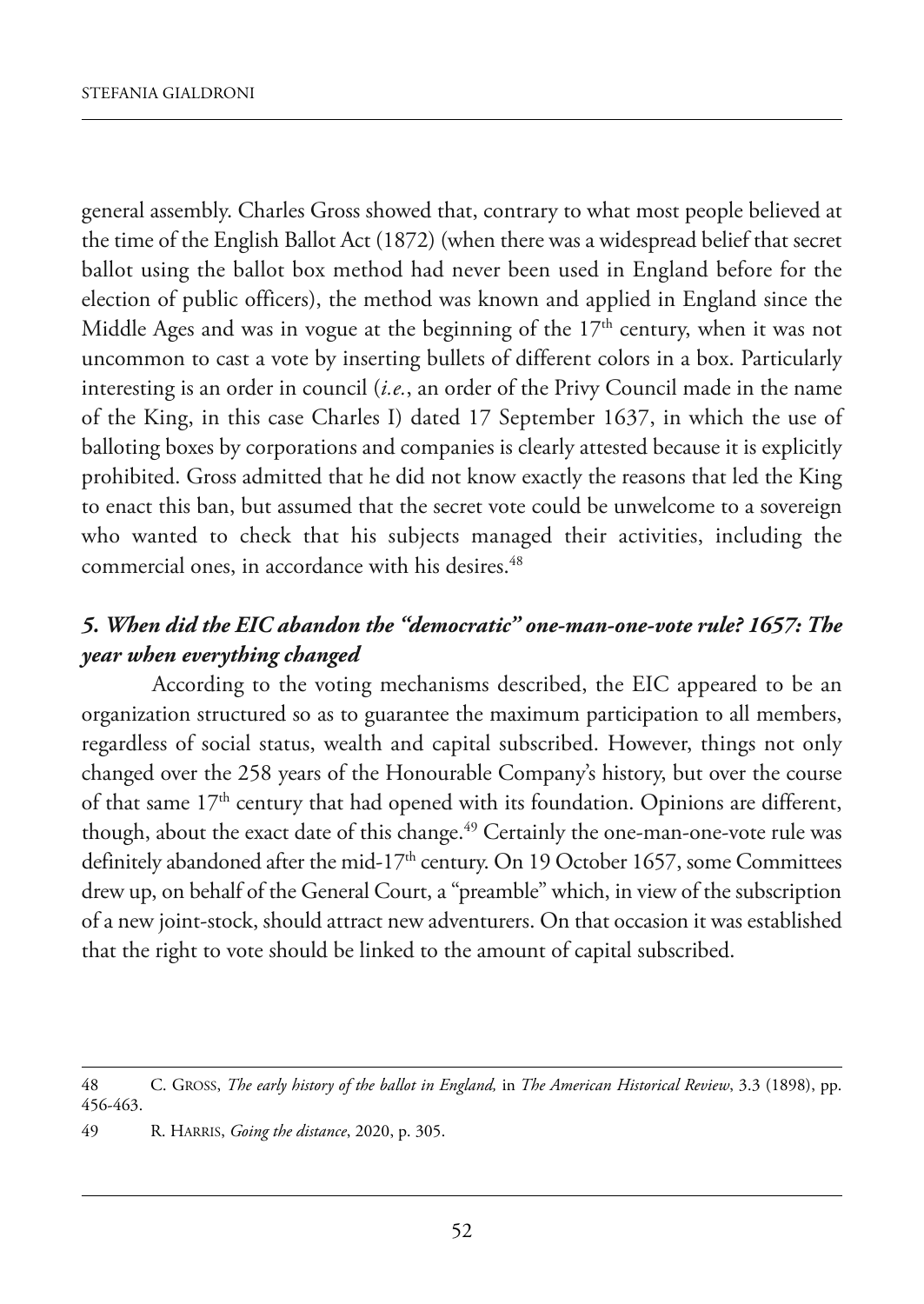«Each adventurer present at any general court to vote and rule in the government of this stock and trade according to his adventure, that is, every 500 l. adventured entitles him to one vote; those whose adventures do not amount to so much to be allowed to join together to make up that sum and choose one of their number to vote for the rest».<sup>50</sup>

More generally, 1657 was a very important year in the history of the EIC, since several other decisive measures were adopted: a new (unfortunately lost) charter, and a new joint-stock (which became finally permanent).<sup>51</sup> From 1600 to 1612, in fact, during the first uncertain years of activity, the joint-stocks lasted only until the end of a single voyage. A bit later on, they were extended slightly, usually from eight to fifteen years.<sup>52</sup> Until the  $1657$  turning-point.<sup>53</sup>

The charter by Charles II, issued in 1661, recognized the voting rule of the 1657 "preamble".<sup>54</sup> The following 1693 charter by William & Mary confirmed the previous privileges but only a month later a new charter changed, or better doubled, the amount of the subscription which gave the right to one vote: from £ 500 to £ 1.000, with the maximum limit, however, of ten votes per capita. Furthermore, the possibility of gathering multiple subscriptions, in order to reach the sum required, disappeared from the charter and small shareholders seemed now out of the game. five years later, for the members of the so called "New company",  $\pm$  500 became sufficient again and the Committees started to be called Directors.<sup>55</sup>

<sup>50</sup> e. Bruce sainsbury (ed.), *A calendar of the court minutes etc. of the East India Company*, 1655-1659, oxford, 1917, p. 173.

<sup>51</sup> J. polleXfen, *Discourse of trade, coyn and paper credit*, london, 1700 (1st ed. 1697), p. 98: «the last stock was underwrit by vertue of a charter granted *Anno* 1657, since often confirmed, and augmented». See also: K.N. Chaudhuri, *The trading world of Asia*, 1978, p. 14 and p. 460; p. lawson, *The East India Company: A history*, London / New York, 2014 (1993), p. 21, pp. 40-42.

<sup>52</sup> For a detailed analysis of the amount and duration of the joint-stocks until 1657, see: R. HARRIS, *Going the distance*, 2020, pp. 297 and 302.

<sup>53</sup> W.R. SCOTT, *The constitution and finance*, 1910, vol I, p. 17.

<sup>54 13</sup> Charles ii, 3rd apr. 1661. see: J. shaw, *Charters relating to the East India Company*, 1887, pp. 32-47, in particular p. 44.

<sup>55</sup> At the end of the 17<sup>th</sup> century a "New" East India Company was created, in addition to the so called "Old" East India Company. This crisis was solved by merging the two companies in 1708. See: S. GIALDRONI, *East India Company*, 2011, pp. 60-62.